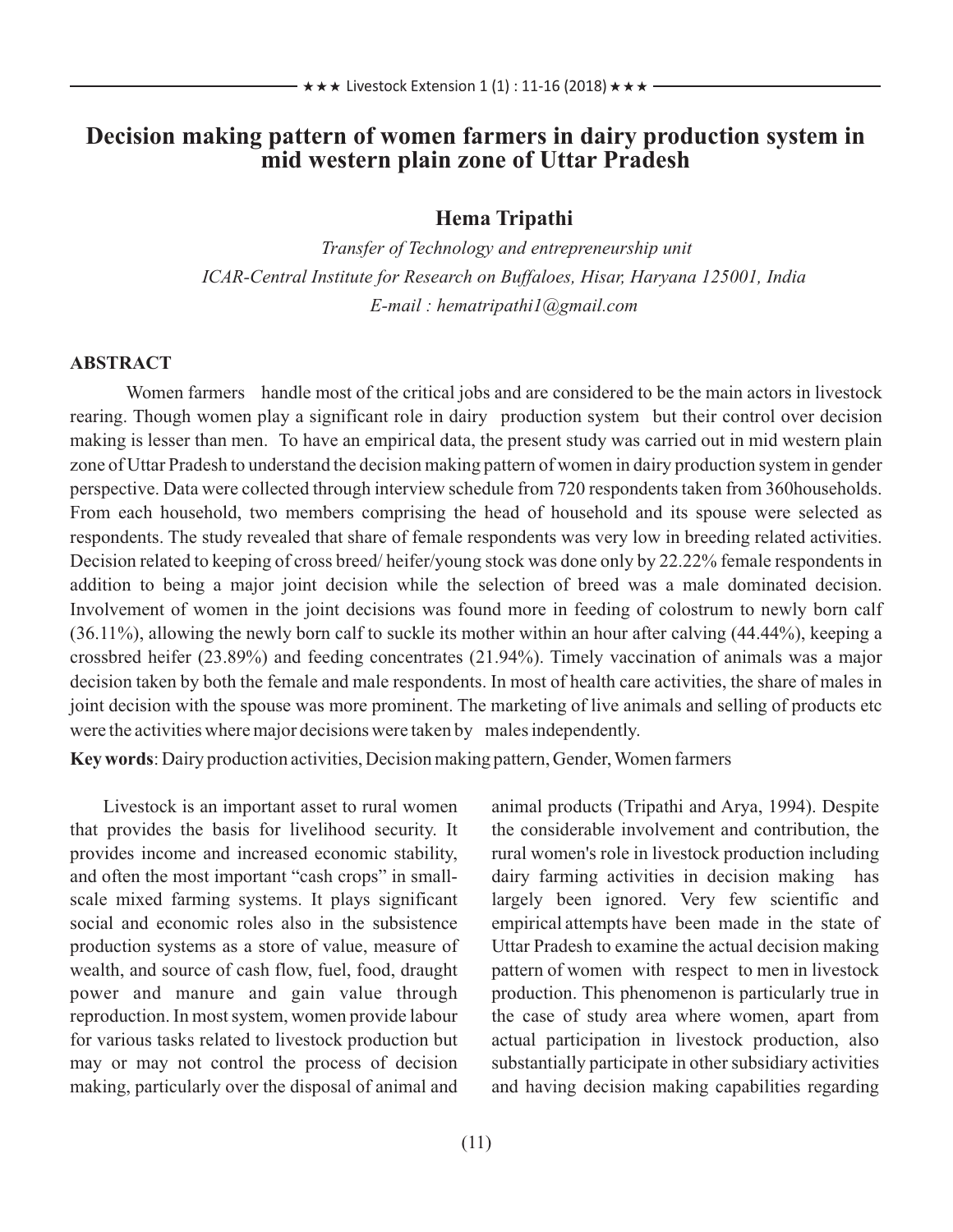dairy production. It is, therefore, pertinent to examine the decision making pattern in dairy production system.

#### **MATERIALAND METHODS**

Bareilly district from mid western plain zone of Uttar Pradesh was selected purposively as the location for the study. The district comprises 15 Community Development blocks. Out of these, two blocks were selected randomly. Atotal of six villages, three from each of the two blocks were identified on the basis of livestock density. Families were selected on the basis of landholding, after conducting door to door survey on landholding and herd size. Proportionate random sampling was done for selecting 20 per cent families from each identified landholding category making a total of sixty households from each village. The average landholding size was 14.69 bighas and the herd size was 1-2 cattle or 2-3 buffaloes or 3-4 goats. A detailed interview schedule was developed for collecting the final data about the decision making pattern from 720 respondents (360 households). From each household, two members comprising the head of household and its spouse were selected as respondents. Thus fifty per cent male and fifty per

cent female members were interviewed from each village. Data from 720 respondents was collected, tabulated and analyzed through an interview schedule. The involvement of women in decision making was studied under category of breeding, feeding, health care and management related activities. Each respondent was asked to indicate who was taking decision in each activity on a four point continuum viz. Decision taken by her independently (Independent decision), decision taken by her spouse independently (Independent decision), Decision taken by spouse + housewife + other family members (Joint decision) and decision taken by other members of the family without her involvement (Others) with respect to various dairy farming practices.

#### **RESULTS AND DISCUSSION**

#### *Gender wise decision making pattern of respondents in dairy production activities*

Table 2 shows that most of the male dominated activities were decided by spouse (males) independently and women oriented activities were decided jointly; however the share of women in such activities was more than males. Participation of women in family decision making process was also

**Table 1 : Distribution and selection of number of household according to the landholding categories**

| Land<br>holding   | <b>Villages</b>   |                 |                   |          |                   |                 |                   |                 |                   |                |                   |                 |
|-------------------|-------------------|-----------------|-------------------|----------|-------------------|-----------------|-------------------|-----------------|-------------------|----------------|-------------------|-----------------|
| <b>Categories</b> |                   |                 | $\mathbf{II}$     |          | $\mathbf{III}$    |                 | IV                |                 | $\mathsf{V}$      |                | VI                |                 |
|                   | <b>Households</b> |                 | <b>Households</b> |          | <b>Households</b> |                 | <b>Households</b> |                 | <b>Households</b> |                | <b>Households</b> |                 |
|                   | <b>Total</b>      | <b>Selected</b> | <b>Total</b>      | Selected | <b>Total</b>      | <b>Selected</b> | <b>Total</b>      | <b>Selected</b> | <b>Total</b>      | Selected       | <b>Total</b>      | <b>Selected</b> |
| Landless          | 46                | 21              | 21                | 10       | 17                | 13              | 3                 | $\overline{2}$  | 14                | 6              | 16                | 6               |
| Marginal          | 67                | 30              | 59                | 31       | 34                | 25              | 55                | 33              | 85                | 35             | 101               | 36              |
| Small             | 11                | 5               | 25                | 13       | 13                | 10              | 29                | 18              | 26                | 10             | 35                | 13              |
| Mediu m           | 7                 | $\overline{3}$  | 5                 | 3        | 3                 | $\overline{2}$  | 9                 | 5               | 10                | $\overline{4}$ | 3                 | $\mathbf{1}$    |
| Large             | 3                 | 1               | 6                 | 3        | 14                | 10              | 3                 | $\overline{2}$  | 12                | 5              | 11                | $\overline{4}$  |
| Total             | 134               | 60              | 116               | 60       | 81                | 60              | 99                | 60              | 147               | 60             | 166               | 60              |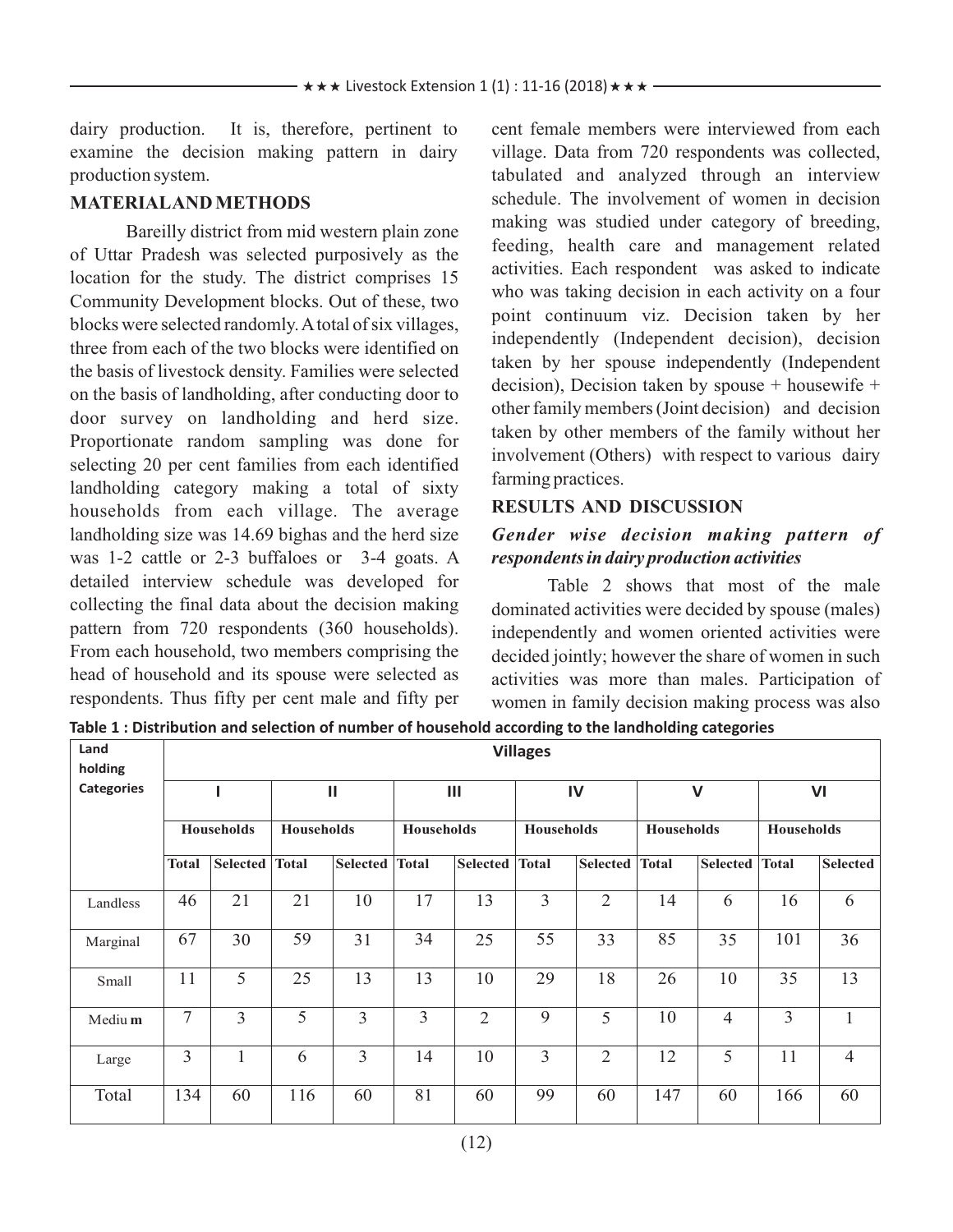found low in majority of the activities. With few exceptions, majority of the male respondents were taking decisions either independently or with other members of the family without consulting their wives.

*Breeding activities:*As far as breeding practices were concerned the decision of keeping of cross breed / heifer / young stock was done only by 22.22% female respondents in addition to being a major joint decision while the selection of breed was a male dominated decision in majority (85%) of respondents with decision to have pregnancy diagnosis being done mainly on behest of others (81.67%). In general the share of female respondents was very low in breeding related activities. Tulachan and Karki (1999) reported in the hills of Tanahu district of Nepal, husbands and wives take most of the decisions regarding livestock systems jointly. Nevertheless, except for breed selection, decisions regarding marketing, household management, spending of income and issues related to goat rearing were mostly made by women.

*Feeding activities:* Involvement of women in the joint decisions was found more in feeding of colostrum to newly born calf  $(36.11\%)$ , allowing the newly born calf to suckle its mother within an hour after calving (44.44%), keeping a crossbred heifer (23.89%), feeding concentrates (21.94%). More than 30 % women were taking independent decisions in the activities related to feeding of colostrum to a newly born calf and its quantity (36.11%), grazing/ stall feeding (36.11%) and providing clean and fresh drinking water for animals (49.44%). The feeding of balanced concentrate mixture on the basis of milk production is done mainly by others. Sah *et al .*, (2006) also found that the decisions on type and amount of concentrate to be given to animals and drying time of pregnant animals were taken exclusively by women. According to Payeng (2012) farm women were involved in the decision making process in most of the feeding activities either independently or jointly with the spouse in Assam.

*Health care activities:* Less than 37 per cent females were involved in impendent decision in few activities. In most of health care activities, the joint decision with the spouse was more prominent than single/independently. Removing the placenta with in 24 hrs of calving If not shed normally (37.22%), timely and regular vaccination against the common contagious diseases (46.11%), timely treatment of the sick animal by vet staff (31.67%) were the decision taking independently by females. Use of

|                                                                       | Independent<br><b>Decision</b> |                                | <b>Joint Decision</b>             |                                  |  |
|-----------------------------------------------------------------------|--------------------------------|--------------------------------|-----------------------------------|----------------------------------|--|
| <b>Breeding Activities</b>                                            | Women<br>$\frac{0}{0}$         | <b>Spouse</b><br>$\frac{6}{2}$ | Women+<br><b>Spouse</b><br>$(\%)$ | Spouse +<br><b>Others</b><br>(%) |  |
| Selection of breed                                                    | 1.11                           | 85.00                          | 11.11                             | 2.78                             |  |
| Selection of breeding method                                          | 1.11                           | 84.17                          | 11.94                             | 2.78                             |  |
| Keeping a CB/heifer / young stock/buffalo                             | 22.22                          | 36.11                          | 23.61                             | 18.06                            |  |
| Insemination of animal between 12-18 hrs after the<br>onset of heat   | 1.94                           | 13.33                          | 6.39                              | 78.33                            |  |
| Serving a cow//buffalo within 60-90 days after<br>calving             | 1.11                           | 34.72                          | 8.33                              | 55.83                            |  |
| PD between 60-90 days after service                                   | 0.00                           | 15.00                          | 3.33                              | 81.67                            |  |
| Treatment of repeat breeding and anestrous cases<br>by a veterinarian | 2.22                           | 30.00                          | 6.94                              | 60.83                            |  |

**Table 2 : Decision making pattern of the respondents in major breeding practices of dairy animals (N=760)**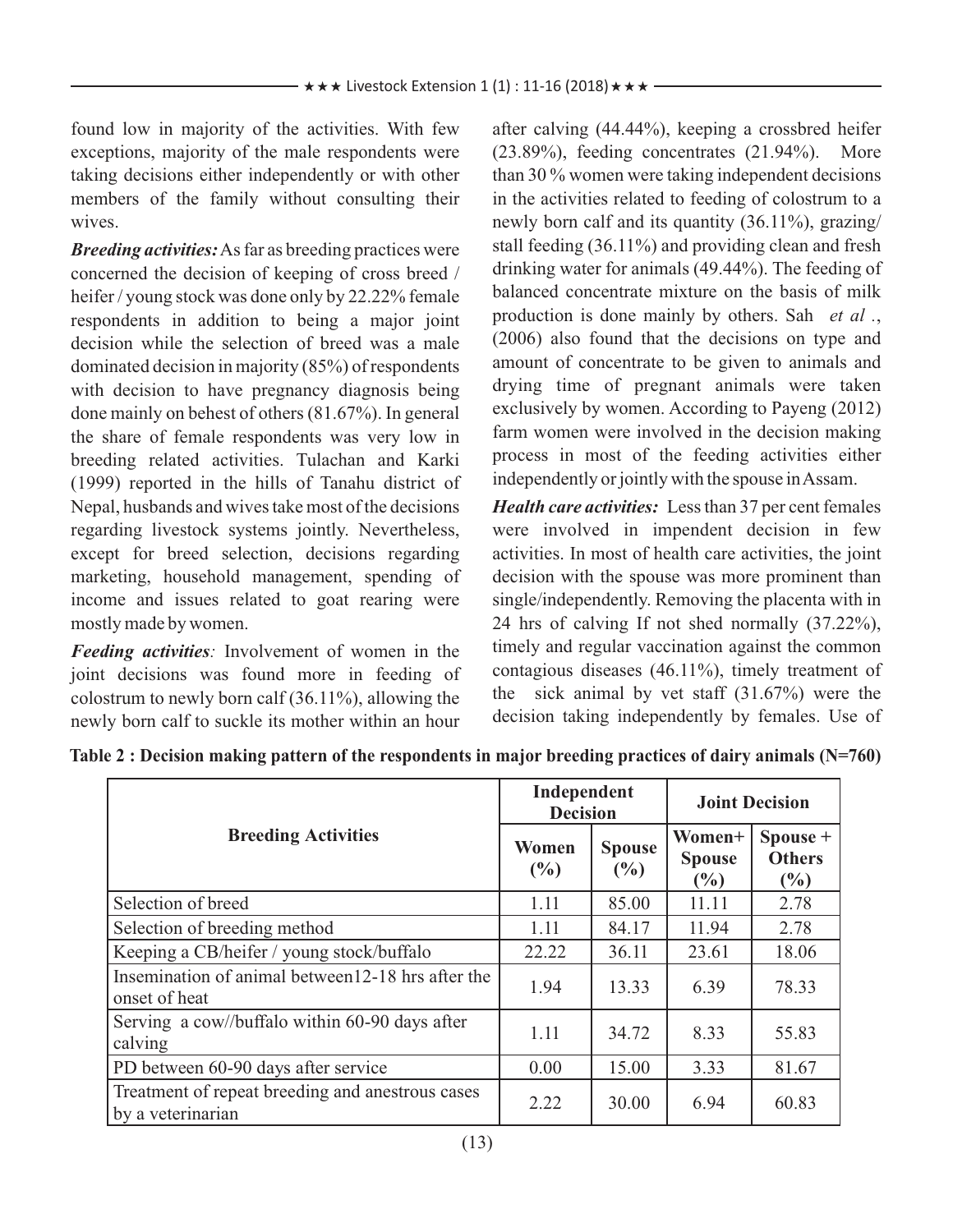|                                                                         | Independent<br><b>Decision</b> |                         | <b>Joint Decision</b>             |                                     |  |
|-------------------------------------------------------------------------|--------------------------------|-------------------------|-----------------------------------|-------------------------------------|--|
| <b>Feeding Activities</b>                                               | Women<br>(%)                   | <b>Spouse</b><br>$(\%)$ | Women+<br><b>Spouse</b><br>$(\%)$ | Spouse +<br><b>Others</b><br>$(\%)$ |  |
| Feeding of colostrum to a newly born calf and its<br>quantity           | 36.11                          | 6.67                    | 39.44                             | 17.78                               |  |
| Allowing the newly born calf to suckle within an<br>hour after calving  | 23.89                          | 11.11                   | 44.44                             | 20.56                               |  |
| Feeding balanced concentrate mixture on the<br>basis of milk production | 2.50                           | 14.72                   | 15.83                             | 66.94                               |  |
| Feeding green fodder in ad lib to animal round<br>the year              | 4.44                           | 36.11                   | 12.50                             | 46.94                               |  |
| Time of feeding concentrate                                             | 21.94                          | 16.39                   | 33.61                             | 28.06                               |  |
| Clean and fresh drinking water for animals                              | 49.44                          | 14.44                   | 33.06                             | 3.06                                |  |
| Grazing / Stall feeding                                                 | 36.11                          | 23.61                   | 5.28                              | 35.00                               |  |
| Growing the latest variety green fodder /<br>perennial fodder           | 0.56                           | 33.61                   | 1.67                              | 64.17                               |  |
| Chopping of straw                                                       | 5.83                           | 67.50                   | 6.94                              | 19.72                               |  |
| Conservation of fodder for lean season                                  | 3.06                           | 6.94                    | 2.22                              | 87.78                               |  |

#### **Table 3: Decision making pattern of the respondents in major feeding practices of dairy animals (N=760)**

Table 4: Decision making pattern of the respondents in major health care practices of dairy animals (N=760)

|                                                                                            | Independent<br><b>Decision</b> |                                | <b>Joint Decision</b>          |                                     |  |
|--------------------------------------------------------------------------------------------|--------------------------------|--------------------------------|--------------------------------|-------------------------------------|--|
| <b>Health care Activities</b>                                                              | Women<br>(%)                   | <b>Spouse</b><br>$\frac{6}{2}$ | Women+<br><b>Spouse</b><br>(%) | Spouse +<br><b>Others</b><br>$(\%)$ |  |
| Use of sterilized scalpel for cutting the naval<br>cord and application of tincture iodine | 0.00                           | 1.94                           | 0.00                           | 98.06                               |  |
| Dehorning of calves at the age of 7-21 days                                                | 0.28                           | 0.00                           | 0.00                           | 99.72                               |  |
| Drying off animal 2 months before calving                                                  | 27.22                          | 12.22                          | 11.39                          | 49.17                               |  |
| Castration of male calf between 1-2 years                                                  | 1.39                           | 0.56                           | 0.00                           | 98.06                               |  |
| If placenta is not shed normally then removing it<br>with in 24 hrs of calving             | 37.22                          | 25.56                          | 15.83                          | 21.39                               |  |
| Selection of concentrate feed                                                              | 31.94                          | 25.56                          | 22.22                          | 20.28                               |  |
| Deticking and delicing                                                                     | 6.39                           | 10.56                          | 1.11                           | 81.94                               |  |
| Timely and regular vaccination against the<br>common contagious diseases                   | 46.11                          | 31.67                          | 11.11                          | 11.11                               |  |
| Timely treatment of the sick animal by vet staff                                           | 31.67                          | 17.50                          | 15.56                          | 35.28                               |  |
| Isolation of sick animals to the healthy                                                   | 1.39                           | 1.11                           | 4.72                           | 92.78                               |  |
| Regular deworming of calves                                                                | 18.89                          | 16.94                          | 10.00                          | 54.17                               |  |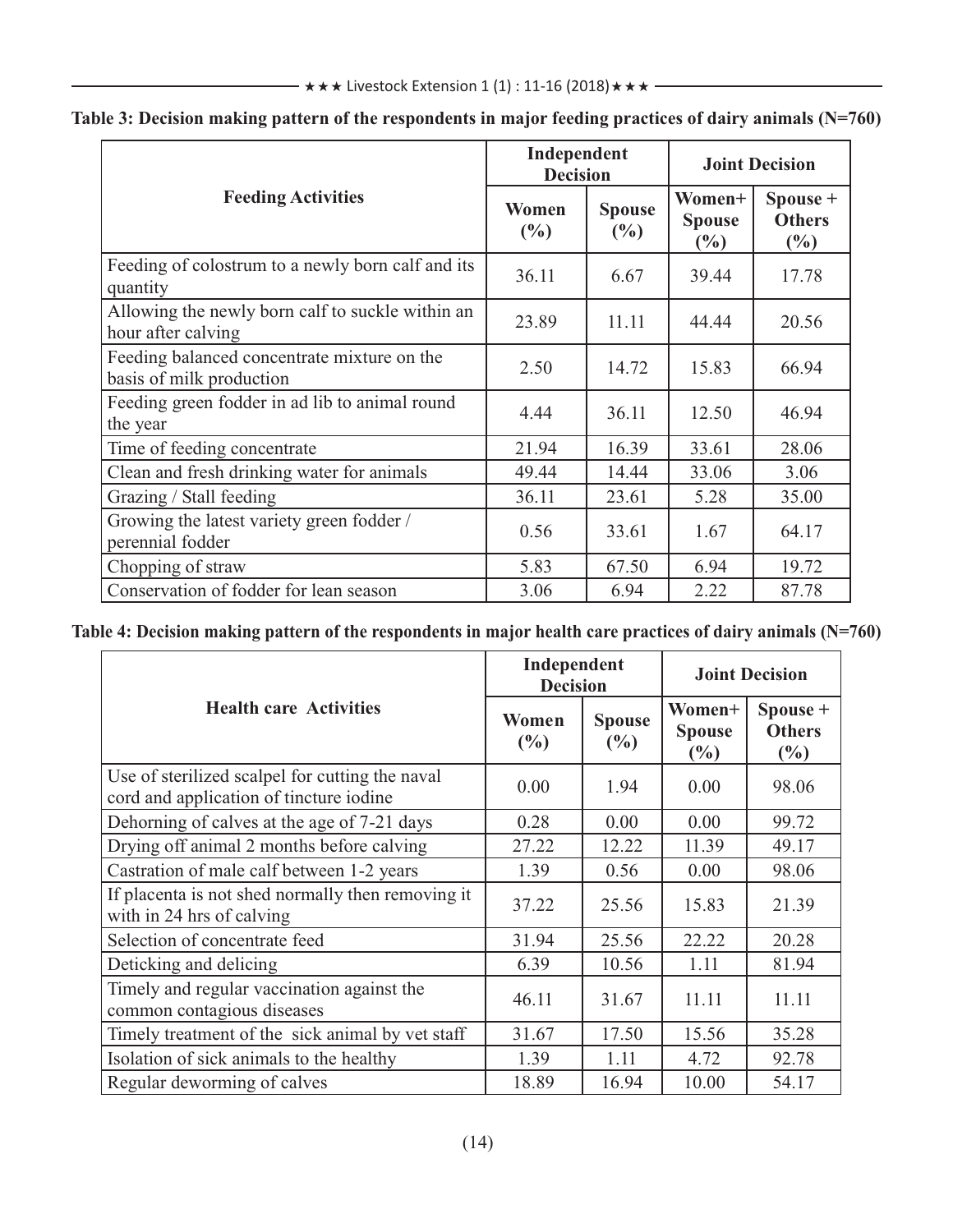|                                                 | Independent<br><b>Decision</b> |                                | <b>Joint Decision</b>             |                                  |  |
|-------------------------------------------------|--------------------------------|--------------------------------|-----------------------------------|----------------------------------|--|
| <b>Management Activities</b>                    | Women<br>$\frac{0}{0}$         | <b>Spouse</b><br>$\frac{0}{0}$ | Women+<br><b>Spouse</b><br>$(\%)$ | Spouse +<br><b>Others</b><br>(%) |  |
| Cleaning of shed with disinfectants             | 0.56                           | 0.28                           | 2.78                              | 96.39                            |  |
| Milking method                                  | 44.44                          | 42.22                          | 8.33                              | 5.00                             |  |
| Cleaning of milking utensils                    | 32.22                          | 60.83                          | 1.94                              | 5.00                             |  |
| Identification and isolation of sick<br>animals | 1.94                           | 1.39                           | 2.50                              | 94.17                            |  |
| Marketing of live animals                       | 26.67                          | 52.50                          | 2.22                              | 18.61                            |  |
| Marketing of livestock products                 | 4.72                           | 1.94                           | 0.00                              | 93.33                            |  |
| Selection of livestock enterprises              | 1.39                           | 1.11                           | 0.00                              | 97.50                            |  |
| Availing credit facilities for livestock        | 0.83                           | 0.56                           | 0.28                              | 98.33                            |  |
| Animal insurance                                | 0.00                           | 0.00                           | 0.00                              | 100.00                           |  |

**Table 5: Decision making pattern of the respondents in major management practices of dairy animals (N=760)**

sterilized scalpel for cutting the naval cord and application of tincture iodine (98.06 %), dehorning of calves at the age of 7-21 days (99.72%), drying off animal 2 months before calving (49.17%) and the castration of male calf between 1-2 years (98.06%) were the decision taken by other than spouse of the family in health care practices of dairy animals. Verma (1984) found that decisions were taken by male family head alone on vaccination of animals, feeding of minerals and nutrients and Joint decisions of husband and wife were reported for feeding of balanced ration, disinfection of sheds and deworming of animals. Khandekar (1992) also found that decisions were taken jointly by 46 per cent respondent with respect to treatment of animals suffering from reproductive disorders.

*Management related activities:* The share of women as independent decision maker as well as joint was found more with respect to method of milking an animal, cleaning of utensils before milking etc. The marketing of live animals, products etc were a major decision of maximum males either independently or taken by other member of the family. Cleaning of utensils (32.22%) and deciding the milking method (44.44%) were the decision taking independently by females. The share of women in decision making was also found low in most of the activities. Subba, 2010 also revealed that majority of the males were taking the decision independently in selling and purchase of animals. Reshma et al (2014) while studying the entrepreneurial characteristics and decision making behaviour of farm women in livestock production activities in Karnataka revealed that farm women dominated in decision making of livestock produce to be sold, availing loans, selection of animals/breed and medical care. Shreyansh et al (2018) also found that majority of men farmers were involved in cattle fair and krishi mela (96.66%) and women farmers were involved in marketing livestock products (75.00%) in Karnataka which was not very much true for the women came from mid western plain zone of Uttar Pradesh.

#### **CONCLUSIONS**

Inspite of handling most of the critical jobs by dairy women in day today related activities; their control over decision making is lower than their spouse in most of the activities showing considerable gender inequalities in study area. Farm women need